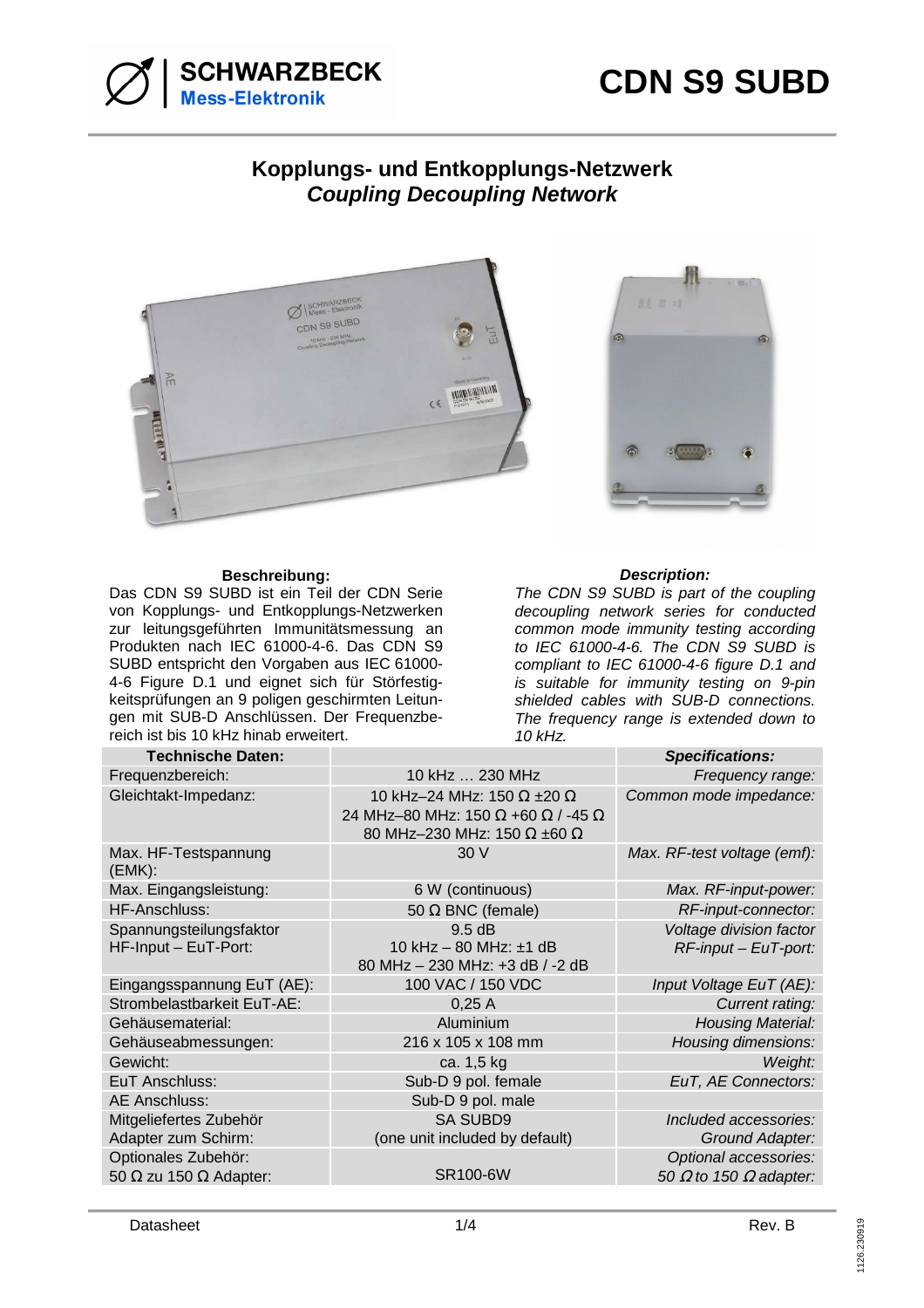

Das CDN S9 SUBD ist vorgesehen für Messungen an Geräten mit einer geschirmten 9 poligen Sub-D Schnittstelle, wie beispielsweise RS232- Schnittstellen. Der Frequenzbereich umfasst 10 kHz bis 230 MHz. Im Bild 4 wird das Prinzipschaltbild gezeigt.

Alle CDNs erfüllen die Anforderungen der Normen IEC 61000-4-6, IEC 61326 und NAMUR NE 21 und werden mit individuellen Prüfprotokollen für die Gleichtaktimpedanz und das Spannungsteilungsmaß ausgeliefert.

Zur Überprüfung oder Kalibrierung des Messaufbaus sind diverse optional erhältliche Zubehörteile verfügbar. Wird der mitgelieferte Common - Mode Adapter SA SUBD9 in Verbindung mit dem 50 Ω zu 150 Ω Adapter SR100-6W verwendet, ergibt sich automatisch der richtige Prüfabstand von 30 mm gemäß normativem Messaufbau. (siehe Abb. 9 in der IEC 61000-4- 6)

Die Erdung zum Messaufbau erfolgt über die leitende Grundplatte des CDN. Zusätzlich ist auf der AE-Seite ein M4 Schraubanschluss und alternativ eine 4 mm Buchse zur Erdung vorgesehen. Zur Befestigung des CDN's sind vier 6 mm Nuten auf der nicht lackierten Grundplatte vorhanden.

The CDN S9 SUBD is intended for measurements on devices with a shielded 9-pin Sub-D interface, such as parallel port printer ports.

The frequency range is from 150 kHz to 230 MHz. The circuitry is shown in Fig. 4.

All CDNs comply with the requirements of IEC 61000-4-6, IEC 61326 and NAMUR NE21. Each CDN comes with individually measured data and a calibration certificate for the common mode impedance and the voltage division factor.

A variety of calibration adapters and other accessories are available as option. With the two included adapters SA SUBD9 in conjunction with the optional series resistor SR100-6W, the required spacing of 30 mm is obtained as depicted in Fig. 9 of IEC 61000-4-6.

The connection to ground can be accomplished using the ground plane of the CDN. Additionally there is a M4 thread located at the AE side to ground as well as a 4 mm socket to connect the device to ground.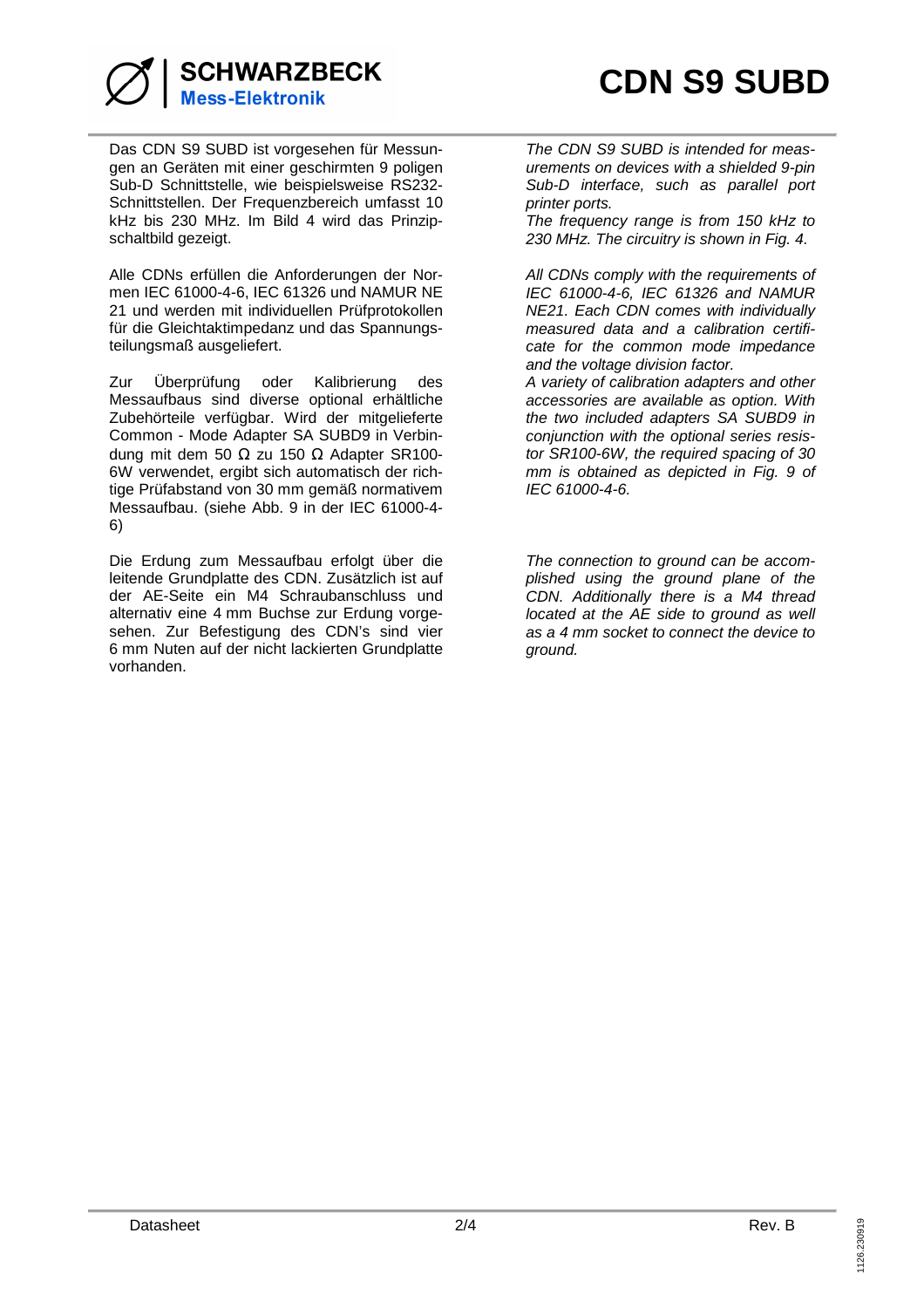





**Bild 1: typ. EuT Gleichtakt-Impedanz Fig. 1: typ. EuT common mode impedance**